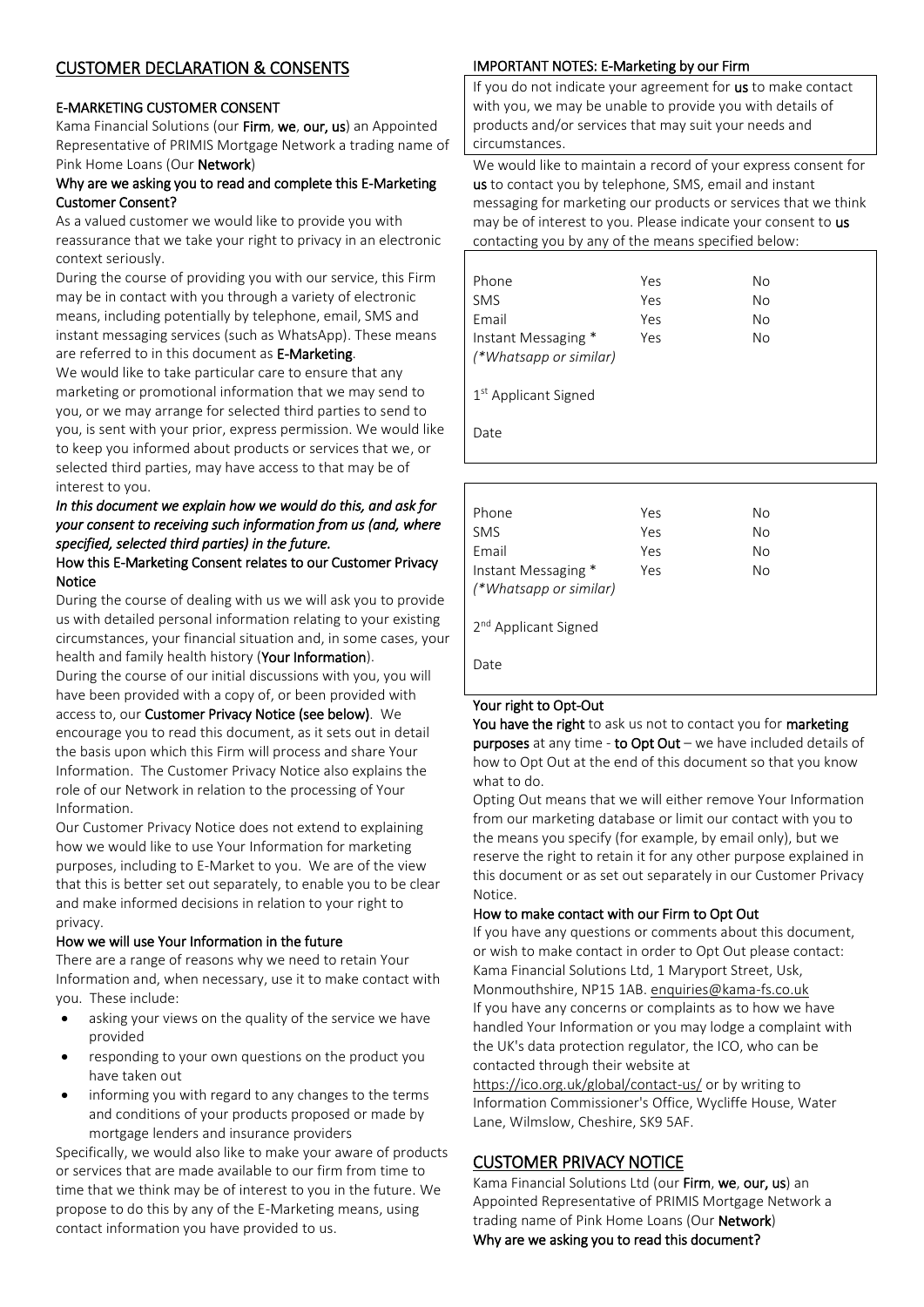During the course of dealing with us we will ask you to provide us with detailed personal informationrelating to your existing circumstances, your financial situation and, in some cases, your health and family health history (Your Information). We would like to explain to you what we will need to do with Your Information, and the various rights you have in relation to Your Information.

#### What do we mean by "Your Information"?

Your Information means any information describing or relating to you. Your Information may identify you directly, for example your name, address, date or birth, National Insurance number and the like. Your Information may also identify you indirectly, for example, your employment situation, your physical and mental health history, or any other information that could be associated with your cultural or social identity. In the context of providing you with assistance in relation to your mortgage and/or insurance requirements Your Information may include:

- Title, names, date of birth, gender, nationality, civil/marital status, contact details, addresses and documents that are necessary to verify your identity
- Employment and remuneration information, (including salary/bonus schemes/overtime/sick pay/other benefits), employment history
- Bank account details, tax information, loans and credit commitments, personal credit history, sources of income and expenditure, family circumstances and details of dependents
- Health status and history, details of treatment and prognosis, medical reports (further details are provided below specifically with regard to the processing we may undertake in relation to this type of information)
- Any pre-existing mortgage and/or insurance products and the terms and conditions relating to these

The basis upon which our Firm will deal with Your Information When we speak with you about your mortgage and/or insurance requirements we do so on the basis that a *contract for the supply of services* is in place between us. In order to perform that contract, and to arrange the products you require, we have the right to use Your Information for the purposes we set out below.

Alternatively, either in the course of initial discussions with you or when the contract between us has come to an end for whatever reason, we have the right to use Your Information provided it is in our *legitimate business interest to do so and your rights are not affected*. For example, we may need to respond to requests from mortgage lenders, insurance providers and our Network relating to the advice we have given to you, or to make contact with you to seek feedback on the service you received.

On occasion, we will use Your Information to enable us to meet *any contractual responsibilities we may owe our Network, or for wider compliance with any legal or regulatory obligation to which we might be subject*. If this were to arise we would be processing Your Information in order to meet a legal, compliance or other regulatory obligation to which we are

### The basis upon which we will process certain parts of Your Information

subject.

Where you ask us to assist you with your insurance needs, in particular life insurance and insurance that may assist you in the event of an accident or illness, we will ask you information about your ethnic origin, your health and medical history (Your Special Data). We will record and use Your Special Data in order to make enquiries of insurance providers in relation to insurance products that may meet your needs and to provide you with advice regarding the suitability of any product that may be available to you.

If you have parental responsibility for children under the age of 16 it is also very likely that we (and consequently our Network) will record information on our systems that relates to those children and potentially, to their Special Data.

The arrangement of certain types of insurance may involve disclosure by you to us of information relating to historic or current criminal convictions or offences (together "Criminal

Disclosures"). This is relevant to insurance related activities such as underwriting, claims and fraud management. Your Special Data and any Criminal Disclosures will be used by us in the same way as Your Information generally, as set out in this Customer Privacy Notice.

When we process your Special Data and any Criminal Disclosures we do so on the basis that it is in the substantial public interest to be able to provide vital insurance products and as permitted by UK data protection related laws and regulations from time to time. Information on Special Category Data and Criminal Disclosures must be capable of being exchanged freely between insurance intermediaries such as our Firm, and insurance providers, to enable customers to secure the important insurance protection that their needs require.

#### How do we collect Your Information?

We will collect and record Your Information from a variety of sources, but mainly directly from you. You will usually provide information during the course of our initial meetings or conversations with you to establish your circumstances and needs and preferences in relation to mortgages and insurance. You will provide information to us verbally and in writing, including email.

We may also obtain some information from third parties, for example, credit checks, information from your employer, and searches of information in the public domain such as the voters roll. If we use technology solutions to assist in the collection of Your Information, such as software that is able to verify your identity on-line or to access your credit status and/or bank account entries, then you will be required to provide your consent for us or our nominated processor to access your information in this manner, and details of how such software operates will be provided to you prior to the activation of the service.

# What happens to Your Information when it is disclosed to us?

In the course of handling Your Information we will: record and store Your Information in our paper files, mobile devices and on our computer systems (*websites, email, hard drives, cloud facilities*) and it will be accessed by employees and consultants within, or contractors engaged, by our Firm as necessary to provide our service to you and to perform any administration tasks associated with or incidental to that service. Submit Your Information to mortgage lenders and/or insurance product providers, both in paper form and on-line via mortgage lender/insurance provider systems, in order to progress any enquiry or application made on your behalf and to deal with any additional questions or administrative issues that mortgage lenders and insurance providers may raise input Your Information, along with full details of the mortgage and/or insurance, discussed with you or which you have taken